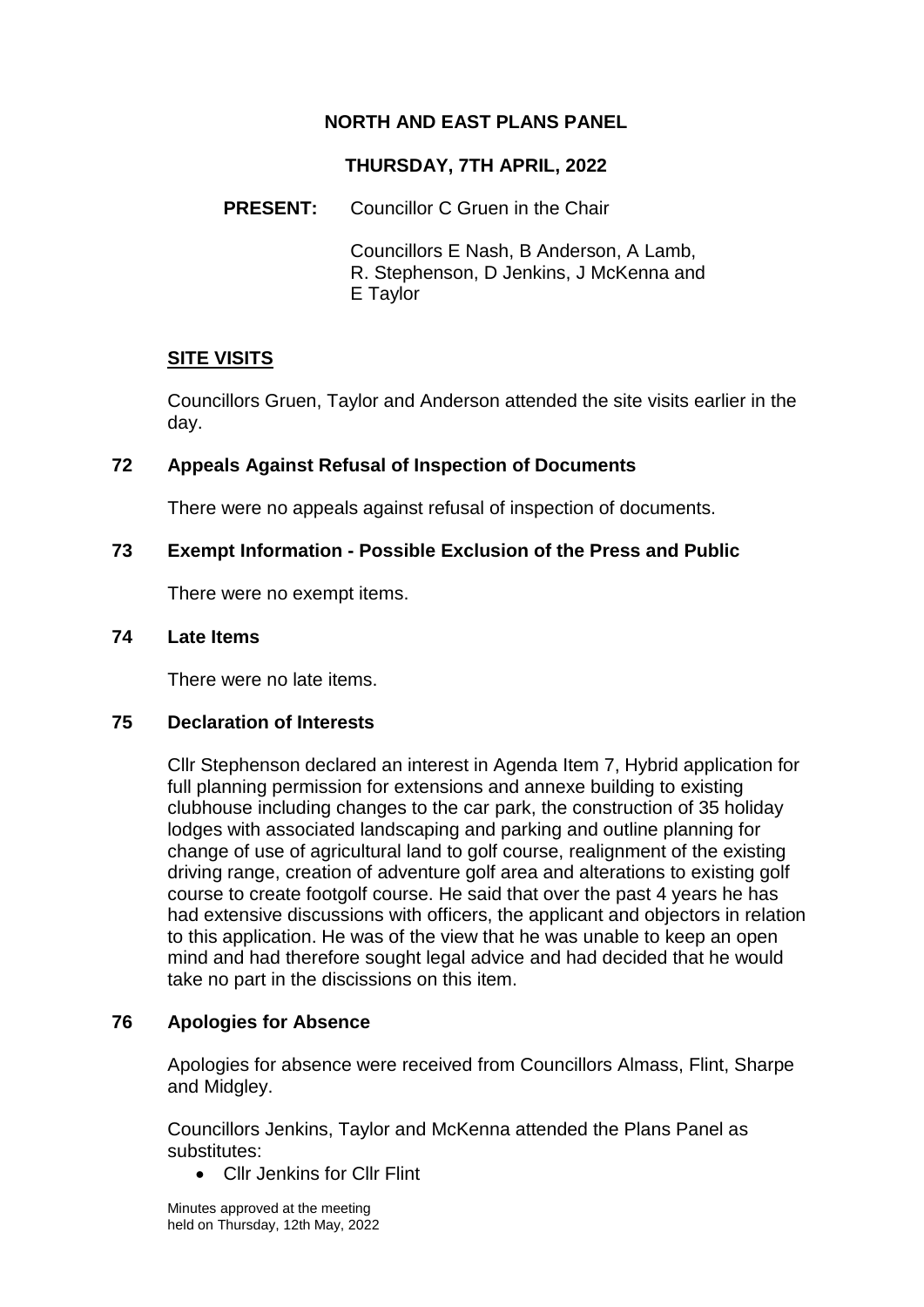- Cllr Taylor for Cllr Almass
- Cllr McKenna for Cllr Midgley

### **77 Minutes - 10th March 2022**

**RESOLVED** – To approve the minutes of the meeting held on 10<sup>th</sup> March 2022, as a correct record.

#### **78 Application 21/03290/FU - Retrospective application for the installation of one awning and two parasols and alterations to the rear extension including new down pipes, parapets to the roof and modifications to the fenestration.at 138 Harrogate Road, Chapel Allerton, Leeds, LS7 4NZ**

The Chair had decided to take this item first.

The report of the Chief Planning Officer presented a retrospective application for the installation of one awning and two parasols and alterations to the rear extension including new down pipes, parapets to the roof and modifications to the fenestration at 138, Harrogate Road, Chapel Allerton, Leeds, LS7 4NZ.

The Panel were informed of the following points:

- At the North and East Plans Panel of 11<sup>th</sup> April 2019, Members had considered the application for change of use and extension of this property from a shop and 3 apartments to a delicatessen/salumeria. The application had been brought to the Panel as there were concerns that the application would create a 100 seater restaurant that would cause issues in relation to parking, servicing and harm to the historic building. Local objections had been received to the application. Following the decision at Panel, Planning permission was granted in May 2019.
- In 2019 a Section 73 application was made for the variation of Condition 3, the opening hours of the restaurant. This was heard at Panel on 8<sup>th</sup> October 2020, where Members resolved to grant planning permission in accordance with the officer recommendation but required that an additional condition be imposed to restrict the erection of awnings/ canopies, or any other structures, other than tables and chairs on the outdoor terrace area or garden without planning permission.
- A remote-controlled awning which is 5m wide and, when open has a projection of 3.7m had been installed above the first -floor terraced area and two overhanging parasols had been erected on the garden space. The parasols were approximately 2.6m in height and when open had a spread of approximately 3.5m.
- A number of minor alterations had been made to the design of the side extension including a parapet that has been constructed above the roof, a new down pipe and a larger window in place of a small window as shown on the approved plans.
- The property is a traditionally designed building located within the town centre of Chapel Allerton, it is said to be one of the oldest buildings in the town centre and was historically a farmhouse.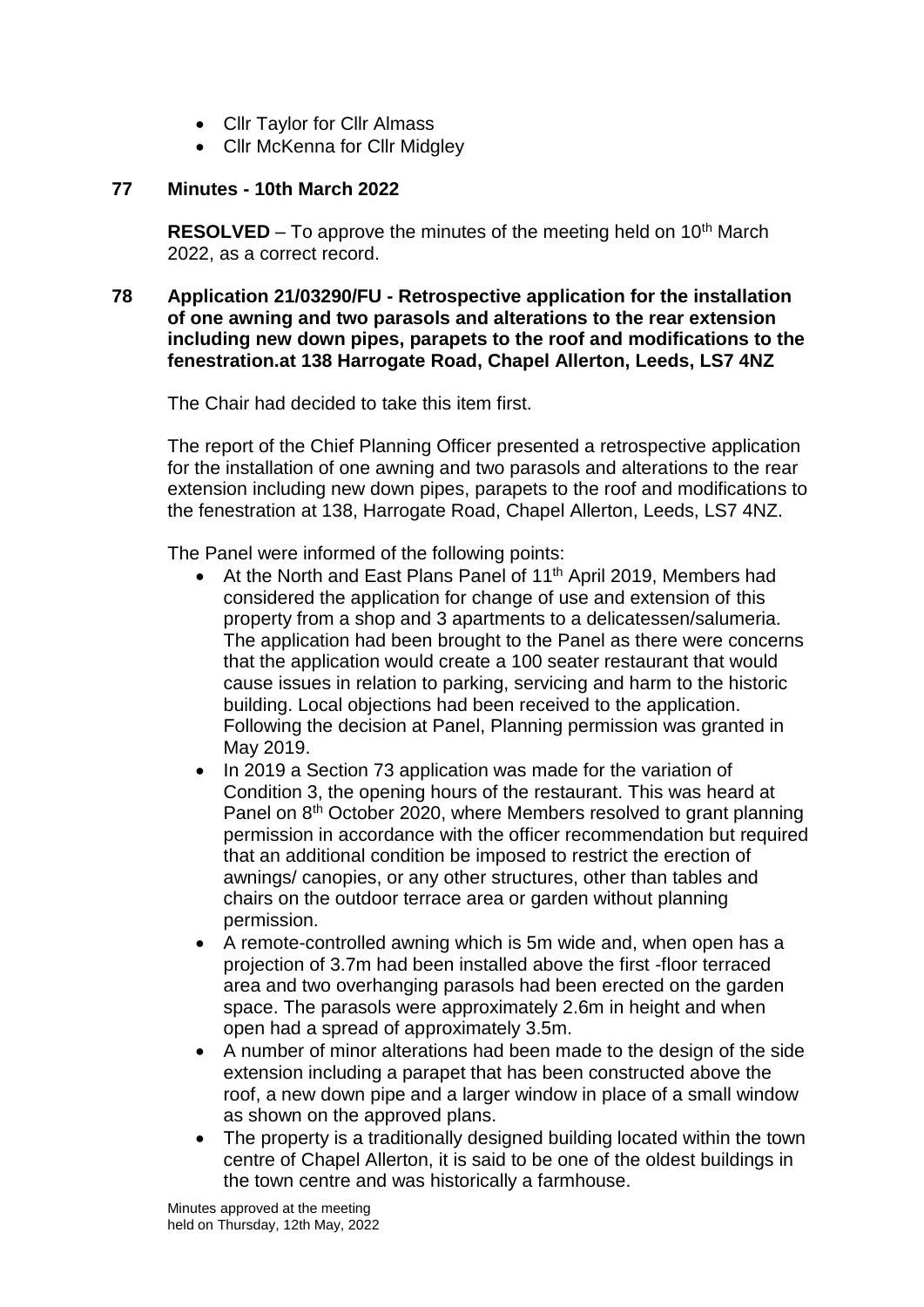- The property forms part of a row of retail and food and drink units. It has a traditional shop frontage to Harrogate Road with the bulk of the building and garden area set to the rear.
- Chapel Allerton is part of a conservation area, a public footpath is used to access the garden area. It was noted that the conservation officer had raised no concerns.
- A number of residential properties back on to the garden area, most of the objections had been received from these properties for the previous application. However, it was noted that no objections had been received to this application.
- The awning would be used for protection from sunlight and rain, it was a lightweight structure that did not overwhelm the building. The parasols were the same as those used by other public houses and restaurants.
- No concerns were raised in relation to the parapets or the down pipes.
- The restriction of 9pm for the outside terrace was not detrimental to noise in this location as it is a busy town centre.
- Highways had no concerns as there were no significant parking demands.

Mr Salaris the applicant was present at the meeting and invited to answer questions from the Panel.

In response to questions from the Panel the following was discussed:

- It had been the view of the Panel who had granted planning permission that these premises would enhance the area. The original permission had been for major structures and had not included awning or parasols.
- Members were of the view that 9pm was inflexible and could be detrimental to the business. Mr Salaris said that this was a family orientated business and at the previous Panel he had offered the closing of 9pm for the outside area due to conflict from residents. However, during the warm sunny weather he would prefer to open longer, he said that if there were complaints of noise, he would address them. Members discussed whether the garden area should stay open until 10pm or 10:30pm.

The Panel received advice from the Planning Officer in relation on how they should proceed with their recommendation.

The Planning Officer advised that the restrictions in relation to opening hours attached to previous planning permissions would remain unaffected by any permission granted and would need to be amended as appropriate through further applications outside of the granting of the permission for the application before Panel. The Planning Officer advised that Members could however note that they were satisfied that any such applications would not need to be referred to Plans Panel given the discussion.

**RESOLVED** – To grant permission for the variation to planning permissions as set out in the submitted report and for the variation to the use of the outside space until 22:30.

Minutes approved at the meeting held on Thursday, 12th May, 2022